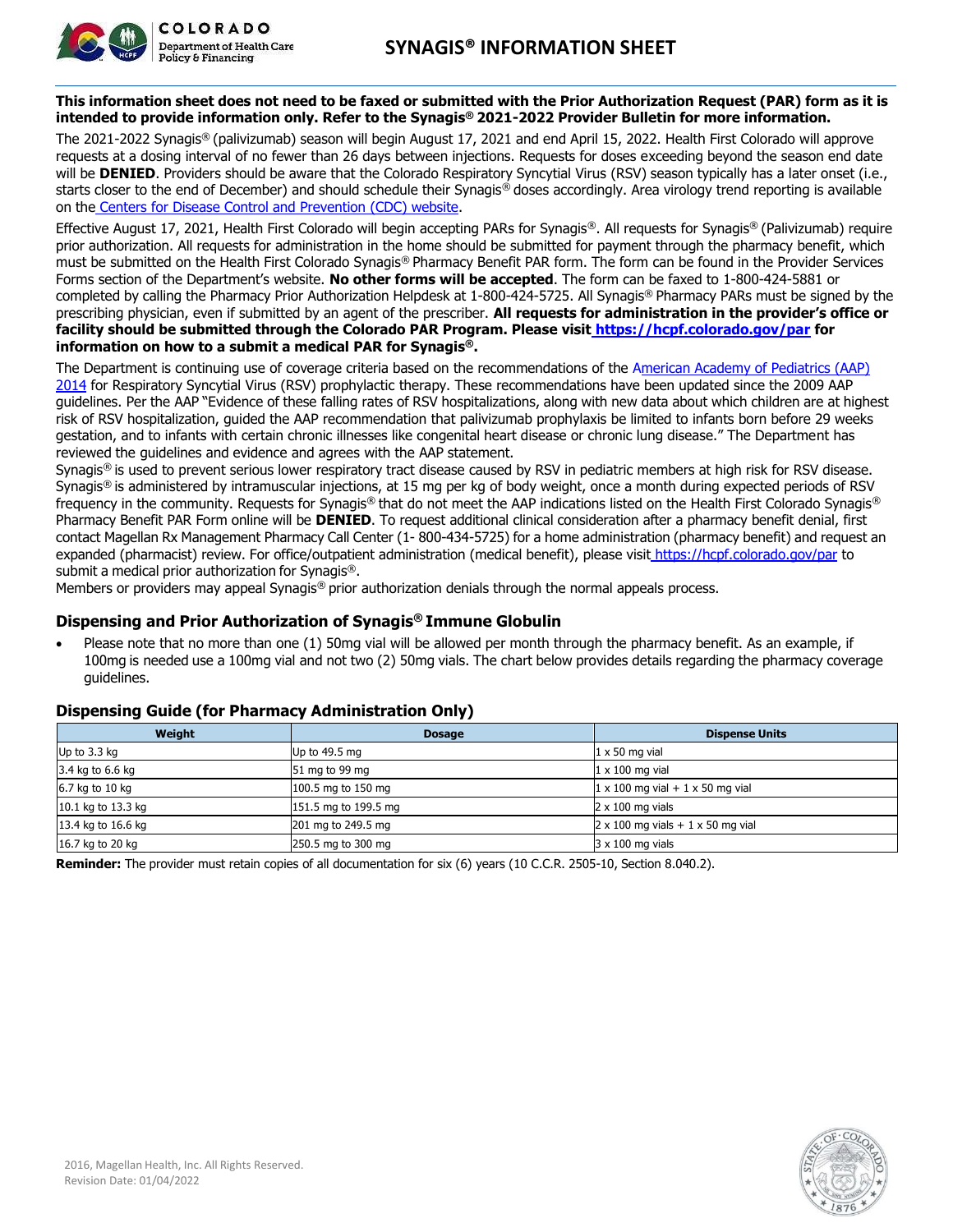|                                                                                                                                                                                                                                                                 |                             | COLORADO<br><b>Department of Health Care</b><br><b>Policy &amp; Financing</b> |                        |  |             |                                      |               |                      | SYNAGIS® PHARMACY BENEFIT* PRIOR AUTHORIZATION REQUEST FORM |  |                                                        |                                                                                                                                                                                                                                                                                                                                                                                                                                                                                                                                                                                                                               |                                                                                                                    |  |  |      |       |  |  |                 |  |     |  |  |  |    |
|-----------------------------------------------------------------------------------------------------------------------------------------------------------------------------------------------------------------------------------------------------------------|-----------------------------|-------------------------------------------------------------------------------|------------------------|--|-------------|--------------------------------------|---------------|----------------------|-------------------------------------------------------------|--|--------------------------------------------------------|-------------------------------------------------------------------------------------------------------------------------------------------------------------------------------------------------------------------------------------------------------------------------------------------------------------------------------------------------------------------------------------------------------------------------------------------------------------------------------------------------------------------------------------------------------------------------------------------------------------------------------|--------------------------------------------------------------------------------------------------------------------|--|--|------|-------|--|--|-----------------|--|-----|--|--|--|----|
| Phone: 1-800-424-5725<br><b>Fax: 1-800-424-5881</b>                                                                                                                                                                                                             |                             |                                                                               |                        |  |             |                                      |               | <b>Request Date:</b> |                                                             |  |                                                        |                                                                                                                                                                                                                                                                                                                                                                                                                                                                                                                                                                                                                               |                                                                                                                    |  |  |      |       |  |  |                 |  |     |  |  |  |    |
| *Pharmacy Benefit is defined as being administered in client's home<br>For doses not administered in the patient's home (ex. physician's office), please visit https://hcpf.colorado.gov/par for information on how to submit a PAR to the Colorado PAR Program |                             |                                                                               |                        |  |             |                                      |               |                      |                                                             |  |                                                        |                                                                                                                                                                                                                                                                                                                                                                                                                                                                                                                                                                                                                               |                                                                                                                    |  |  |      |       |  |  |                 |  |     |  |  |  |    |
| <b>CLIENT INFORMATION</b>                                                                                                                                                                                                                                       |                             |                                                                               |                        |  |             |                                      |               |                      |                                                             |  |                                                        |                                                                                                                                                                                                                                                                                                                                                                                                                                                                                                                                                                                                                               |                                                                                                                    |  |  |      |       |  |  |                 |  |     |  |  |  |    |
| <b>LAST NAME:</b>                                                                                                                                                                                                                                               |                             |                                                                               |                        |  |             |                                      |               |                      |                                                             |  |                                                        |                                                                                                                                                                                                                                                                                                                                                                                                                                                                                                                                                                                                                               | <b>FIRST NAME:</b>                                                                                                 |  |  |      |       |  |  |                 |  |     |  |  |  |    |
|                                                                                                                                                                                                                                                                 |                             |                                                                               |                        |  |             |                                      |               |                      |                                                             |  |                                                        |                                                                                                                                                                                                                                                                                                                                                                                                                                                                                                                                                                                                                               |                                                                                                                    |  |  |      |       |  |  |                 |  |     |  |  |  |    |
| <b>MEDICAID ID NUMBER:</b>                                                                                                                                                                                                                                      |                             |                                                                               |                        |  |             |                                      |               |                      |                                                             |  |                                                        |                                                                                                                                                                                                                                                                                                                                                                                                                                                                                                                                                                                                                               | <b>DATE OF BIRTH:</b>                                                                                              |  |  |      |       |  |  |                 |  |     |  |  |  |    |
|                                                                                                                                                                                                                                                                 |                             |                                                                               |                        |  |             |                                      |               |                      |                                                             |  |                                                        |                                                                                                                                                                                                                                                                                                                                                                                                                                                                                                                                                                                                                               |                                                                                                                    |  |  |      |       |  |  |                 |  |     |  |  |  |    |
| <b>GENDER:</b>                                                                                                                                                                                                                                                  |                             |                                                                               | $\Box$ Male            |  |             |                                      | $\Box$ Female |                      |                                                             |  |                                                        |                                                                                                                                                                                                                                                                                                                                                                                                                                                                                                                                                                                                                               | <b>CURRENT WEIGHT:</b>                                                                                             |  |  |      |       |  |  |                 |  |     |  |  |  | kg |
| <b>UNITS PER MONTH:</b>                                                                                                                                                                                                                                         |                             |                                                                               |                        |  | $\Box$ 0 OR | $\Box$ 1                             |               |                      |                                                             |  | X 50MG X 100MG                                         |                                                                                                                                                                                                                                                                                                                                                                                                                                                                                                                                                                                                                               | <b>NUMBER OF MONTHS REQUESTED (NO MORE THAN 5):</b>                                                                |  |  |      |       |  |  |                 |  |     |  |  |  |    |
| <b>TODAY'S DATE:</b>                                                                                                                                                                                                                                            |                             |                                                                               |                        |  |             |                                      |               |                      |                                                             |  |                                                        |                                                                                                                                                                                                                                                                                                                                                                                                                                                                                                                                                                                                                               | <b>DATES OF SERVICE:</b>                                                                                           |  |  |      | FROM: |  |  |                 |  | TO: |  |  |  |    |
|                                                                                                                                                                                                                                                                 |                             |                                                                               |                        |  |             |                                      |               |                      |                                                             |  |                                                        |                                                                                                                                                                                                                                                                                                                                                                                                                                                                                                                                                                                                                               |                                                                                                                    |  |  |      |       |  |  |                 |  |     |  |  |  |    |
| <b>PROVIDER INFORMATION</b>                                                                                                                                                                                                                                     |                             |                                                                               |                        |  |             |                                      |               |                      |                                                             |  |                                                        |                                                                                                                                                                                                                                                                                                                                                                                                                                                                                                                                                                                                                               |                                                                                                                    |  |  |      |       |  |  |                 |  |     |  |  |  |    |
|                                                                                                                                                                                                                                                                 | PHYSICIAN LAST NAME:        |                                                                               |                        |  |             |                                      |               |                      |                                                             |  |                                                        |                                                                                                                                                                                                                                                                                                                                                                                                                                                                                                                                                                                                                               | <b>PHYSICIAN FIRST NAME:</b>                                                                                       |  |  |      |       |  |  |                 |  |     |  |  |  |    |
|                                                                                                                                                                                                                                                                 |                             |                                                                               |                        |  |             |                                      |               |                      |                                                             |  |                                                        |                                                                                                                                                                                                                                                                                                                                                                                                                                                                                                                                                                                                                               |                                                                                                                    |  |  |      |       |  |  |                 |  |     |  |  |  |    |
| <b>STREET ADDRESS:</b>                                                                                                                                                                                                                                          |                             |                                                                               |                        |  |             |                                      |               |                      |                                                             |  |                                                        |                                                                                                                                                                                                                                                                                                                                                                                                                                                                                                                                                                                                                               |                                                                                                                    |  |  |      |       |  |  |                 |  |     |  |  |  |    |
| CITY:                                                                                                                                                                                                                                                           |                             |                                                                               |                        |  |             |                                      |               |                      |                                                             |  | <b>STATE:</b>                                          |                                                                                                                                                                                                                                                                                                                                                                                                                                                                                                                                                                                                                               |                                                                                                                    |  |  | ZIP: |       |  |  |                 |  |     |  |  |  |    |
|                                                                                                                                                                                                                                                                 | <b>PHONE NUMBER:</b>        |                                                                               |                        |  |             |                                      |               |                      |                                                             |  | <b>FAX NUMBER:</b>                                     |                                                                                                                                                                                                                                                                                                                                                                                                                                                                                                                                                                                                                               |                                                                                                                    |  |  |      |       |  |  |                 |  |     |  |  |  |    |
|                                                                                                                                                                                                                                                                 |                             |                                                                               |                        |  |             |                                      |               |                      |                                                             |  |                                                        |                                                                                                                                                                                                                                                                                                                                                                                                                                                                                                                                                                                                                               |                                                                                                                    |  |  |      |       |  |  |                 |  |     |  |  |  |    |
| <b>NPI NUMBER:</b>                                                                                                                                                                                                                                              |                             |                                                                               |                        |  |             |                                      |               |                      |                                                             |  |                                                        |                                                                                                                                                                                                                                                                                                                                                                                                                                                                                                                                                                                                                               | <b>DEA NUMBER:</b>                                                                                                 |  |  |      |       |  |  |                 |  |     |  |  |  |    |
|                                                                                                                                                                                                                                                                 |                             |                                                                               |                        |  |             |                                      |               |                      |                                                             |  |                                                        |                                                                                                                                                                                                                                                                                                                                                                                                                                                                                                                                                                                                                               |                                                                                                                    |  |  |      |       |  |  |                 |  |     |  |  |  |    |
|                                                                                                                                                                                                                                                                 |                             |                                                                               |                        |  |             |                                      |               |                      |                                                             |  |                                                        | Health First Colorado will approve Synagis® prior authorization requests for clients under the age of two, at the start of the current RSV season, who<br>meet one of the following conditions. Requests will be approved at a dosing interval of no fewer than 26 days between refills. Requests<br>will be accepted beginning August 17, 2021. Providers must attest to the Synagis® administration location.<br><b>For infants in the first year of life:</b> (Check <b>at least</b> one of the following <b>AND</b> indicate diagnosis code)<br>Any infant up to 12 months of age, born before 29 weeks 0 days gestation. |                                                                                                                    |  |  |      |       |  |  |                 |  |     |  |  |  |    |
|                                                                                                                                                                                                                                                                 |                             |                                                                               |                        |  |             |                                      |               |                      |                                                             |  |                                                        | For infants born before 32 weeks 0 days gestation AND Chronic Lung Disease (CLD) of<br>prematurity with greater than 21% oxygen use for at least 28 days after birth                                                                                                                                                                                                                                                                                                                                                                                                                                                          |                                                                                                                    |  |  |      |       |  |  | ICD 10-CM Code: |  |     |  |  |  |    |
|                                                                                                                                                                                                                                                                 |                             |                                                                               |                        |  |             |                                      |               |                      |                                                             |  |                                                        | An infant with cystic fibrosis with clinical evidence of CLD <b>AND/OR</b> nutritional compromise                                                                                                                                                                                                                                                                                                                                                                                                                                                                                                                             |                                                                                                                    |  |  |      |       |  |  | ICD 10-CM Code: |  |     |  |  |  |    |
|                                                                                                                                                                                                                                                                 |                             |                                                                               | from the upper airways |  |             |                                      |               |                      |                                                             |  |                                                        |                                                                                                                                                                                                                                                                                                                                                                                                                                                                                                                                                                                                                               | An infant with neuromuscular disease or pulmonary abnormality AND is unable to clear secretions<br>ICD 10-CM Code: |  |  |      |       |  |  |                 |  |     |  |  |  |    |
|                                                                                                                                                                                                                                                                 |                             |                                                                               |                        |  |             |                                      |               |                      |                                                             |  |                                                        | An infant who undergoes cardiac transplantation during the RSV season.                                                                                                                                                                                                                                                                                                                                                                                                                                                                                                                                                        | ICD 10-CM Code:                                                                                                    |  |  |      |       |  |  |                 |  |     |  |  |  |    |
|                                                                                                                                                                                                                                                                 |                             |                                                                               |                        |  |             | having one or more of the following: |               |                      |                                                             |  |                                                        | Infants with hemodynamically significant heart disease (acyanotic heart disease) defined as                                                                                                                                                                                                                                                                                                                                                                                                                                                                                                                                   |                                                                                                                    |  |  |      |       |  |  | ICD 10-CM Code: |  |     |  |  |  |    |
|                                                                                                                                                                                                                                                                 |                             |                                                                               |                        |  |             |                                      |               |                      |                                                             |  |                                                        | Infants receiving medication to control congestive heart failure and will require cardiac surgical procedures;                                                                                                                                                                                                                                                                                                                                                                                                                                                                                                                |                                                                                                                    |  |  |      |       |  |  |                 |  |     |  |  |  |    |
|                                                                                                                                                                                                                                                                 |                             |                                                                               |                        |  |             |                                      |               |                      |                                                             |  | Infants with moderate to severe pulmonary hypertension |                                                                                                                                                                                                                                                                                                                                                                                                                                                                                                                                                                                                                               |                                                                                                                    |  |  |      |       |  |  |                 |  |     |  |  |  |    |
| ∟                                                                                                                                                                                                                                                               |                             |                                                                               |                        |  |             |                                      |               |                      |                                                             |  |                                                        | An infant with cyanotic heart defects AND in consultation with a pediatric cardiologist AND both of the following:                                                                                                                                                                                                                                                                                                                                                                                                                                                                                                            |                                                                                                                    |  |  |      |       |  |  |                 |  |     |  |  |  |    |
|                                                                                                                                                                                                                                                                 | $\mathcal{L}_{\mathcal{A}}$ |                                                                               |                        |  |             |                                      |               |                      |                                                             |  |                                                        | Requirement of >21% oxygen for at least 28 days after birth                                                                                                                                                                                                                                                                                                                                                                                                                                                                                                                                                                   |                                                                                                                    |  |  |      |       |  |  | ICD 10-CM Code: |  |     |  |  |  |    |
|                                                                                                                                                                                                                                                                 |                             |                                                                               |                        |  |             |                                      |               |                      |                                                             |  |                                                        | Continues to require medical intervention (supplemental oxygen, chronic corticosteroid, or diuretic therapy)                                                                                                                                                                                                                                                                                                                                                                                                                                                                                                                  |                                                                                                                    |  |  |      |       |  |  |                 |  |     |  |  |  |    |
|                                                                                                                                                                                                                                                                 |                             |                                                                               |                        |  |             |                                      |               |                      |                                                             |  |                                                        | An infant who will be profoundly immunocompromised during the RSV season<br>(solid organ or hematopoietic stem cell transplantation, receiving chemotherapy)                                                                                                                                                                                                                                                                                                                                                                                                                                                                  |                                                                                                                    |  |  |      |       |  |  | ICD 10-CM Code: |  |     |  |  |  |    |